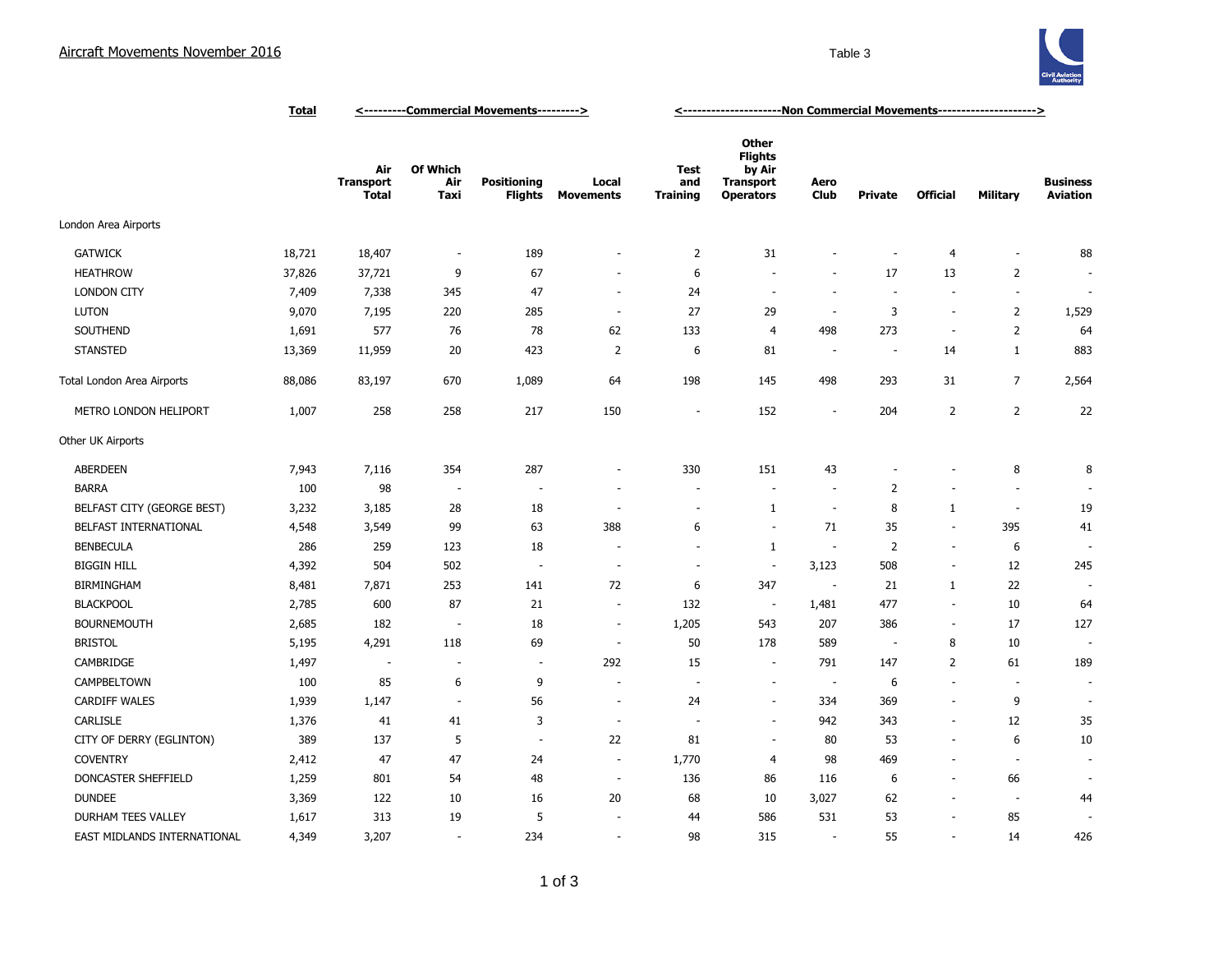

**Total <---------Commercial Movements---------> <---------------------Non Commercial Movements--------------------->**

|                            |        | Air<br><b>Transport</b><br><b>Total</b> | Of Which<br>Air<br>Taxi  | <b>Positioning</b><br><b>Flights</b> | Local<br><b>Movements</b> | <b>Test</b><br>and<br><b>Training</b> | <b>Other</b><br><b>Flights</b><br>by Air<br><b>Transport</b><br><b>Operators</b> | Aero<br>Club             | Private                  | <b>Official</b>          | <b>Military</b>          | <b>Business</b><br><b>Aviation</b> |
|----------------------------|--------|-----------------------------------------|--------------------------|--------------------------------------|---------------------------|---------------------------------------|----------------------------------------------------------------------------------|--------------------------|--------------------------|--------------------------|--------------------------|------------------------------------|
| Other UK Airports          |        |                                         |                          |                                      |                           |                                       |                                                                                  |                          |                          |                          |                          |                                    |
| <b>EDINBURGH</b>           | 9,133  | 8,770                                   | 91                       | 87                                   | 4                         | $\overline{\phantom{a}}$              | 6                                                                                | $\overline{\phantom{a}}$ | 262                      | $\overline{\phantom{a}}$ | $\mathbf{1}$             | 3                                  |
| <b>EXETER</b>              | 3,327  | 877                                     | 3                        | 16                                   | 201                       | 320                                   | 34                                                                               | 869                      | 635                      | $\overline{\phantom{a}}$ | 33                       | 342                                |
| <b>GLASGOW</b>             | 7,604  | 6,788                                   | 185                      | 142                                  | $\sim$                    | 20                                    | 210                                                                              | 428                      | $\sim$                   | $\overline{2}$           | 6                        | 8                                  |
| <b>GLOUCESTERSHIRE</b>     | 6,795  | 122                                     | 40                       | 50                                   | 174                       | 1,104                                 | 67                                                                               | 4,136                    | 989                      | $\overline{4}$           | 32                       | 117                                |
| <b>HAWARDEN</b>            | 1,563  | $\overline{\phantom{a}}$                | $\sim$                   | $\sim$                               | 136                       | 51                                    | 187                                                                              | 561                      | 486                      | $\sim$                   | 69                       | 73                                 |
| <b>HUMBERSIDE</b>          | 1,476  | 515                                     | 8                        | 118                                  | 91                        | 501                                   | 97                                                                               | $\sim$                   | 124                      | $\blacksquare$           | 20                       | 10                                 |
| <b>INVERNESS</b>           | 2,247  | 1,200                                   | 312                      | 118                                  | 11                        | 190                                   | $\overline{7}$                                                                   | 535                      | 160                      | ÷,                       | ÷.                       | 26                                 |
| <b>ISLAY</b>               | 184    | 145                                     | 11                       | 11                                   | $\overline{\phantom{a}}$  | $\overline{2}$                        | $\overline{\phantom{a}}$                                                         | $\sim$                   | 26                       | ÷                        | $\overline{\phantom{a}}$ | $\sim$                             |
| ISLES OF SCILLY (ST.MARYS) | 584    | 538                                     | 10                       | $\overline{2}$                       | $\overline{\phantom{a}}$  | $\overline{\phantom{a}}$              | $\sim$                                                                           | $\sim$                   | 28                       | 16                       | $\overline{\phantom{a}}$ | $\sim$                             |
| <b>KIRKWALL</b>            | 1,122  | 1,011                                   | 150                      | 58                                   | $\mathbf{1}$              | 26                                    | 10                                                                               | $\sim$                   | 13                       | $\overline{\phantom{a}}$ | $\overline{\phantom{a}}$ | 3                                  |
| LANDS END (ST JUST)        | 674    | 473                                     | 16                       | 12                                   | $\overline{2}$            | 120                                   | 3                                                                                | 16                       | 38                       | $\blacksquare$           | 10                       |                                    |
| <b>LEEDS BRADFORD</b>      | 2,883  | 2,104                                   | 51                       | 108                                  | $\overline{\phantom{a}}$  | 485                                   | 9                                                                                | ÷.                       | 163                      | $\overline{\phantom{a}}$ | 14                       | $\overline{\phantom{a}}$           |
| LERWICK (TINGWALL)         | 142    | 114                                     | 45                       | 13                                   | 13                        | $\overline{\phantom{a}}$              | $\overline{\phantom{a}}$                                                         | $\sim$                   | $\overline{2}$           | $\overline{\phantom{a}}$ | ÷.                       |                                    |
| LIVERPOOL (JOHN LENNON)    | 4,299  | 2,595                                   | 71                       | 36                                   | $\overline{\phantom{a}}$  | 4                                     | $\overline{2}$                                                                   | 1,451                    | 99                       | $\overline{\phantom{a}}$ | 20                       | 92                                 |
| <b>LYDD</b>                | 1,358  | 26                                      | 18                       | 25                                   | ٠                         | 6                                     | $\sim$                                                                           | 666                      | 503                      | 126                      | $\overline{2}$           | 4                                  |
| <b>MANCHESTER</b>          | 14,170 | 13,563                                  | 5                        | 244                                  | 4                         | $\overline{7}$                        | $\overline{4}$                                                                   | $\overline{\phantom{a}}$ | $\sim$                   | $\overline{\phantom{a}}$ | $\overline{2}$           | 346                                |
| <b>NEWCASTLE</b>           | 4,197  | 2,922                                   | 15                       | 60                                   | $\sim$                    | 152                                   | ×.                                                                               | $\sim$                   | 817                      | 183                      | 46                       | 17                                 |
| NEWQUAY                    | 2,921  | 582                                     | 212                      | 9                                    | $\overline{\phantom{a}}$  | 1,542                                 | 82                                                                               | $\sim$                   | 494                      | $\sim$                   | 149                      | 63                                 |
| <b>NORWICH</b>             | 3,242  | 2,651                                   | $\overline{\phantom{a}}$ | 22                                   | $\sim$                    | 140                                   | 65                                                                               | 133                      | 225                      | $\blacksquare$           | 6                        | $\overline{\phantom{a}}$           |
| OXFORD (KIDLINGTON)        | 3,229  | 16                                      | 16                       | 359                                  | 65                        | 1,572                                 | 29                                                                               | 18                       | 961                      | $\overline{\phantom{a}}$ | 8                        | 201                                |
| PRESTWICK                  | 1,827  | 239                                     | $\sim$                   | 27                                   | $\overline{\phantom{a}}$  | 750                                   | $\overline{\phantom{a}}$                                                         | 405                      | 234                      | $\overline{\phantom{a}}$ | 172                      | $\overline{\phantom{a}}$           |
| <b>SCATSTA</b>             | 708    | 684                                     | $\sim$                   | 14                                   | $\overline{\phantom{a}}$  | 8                                     | $\overline{2}$                                                                   | $\overline{\phantom{a}}$ | ÷.                       | ÷.                       | ÷.                       | $\sim$                             |
| SHOREHAM                   | 3,296  | 30                                      | 30                       | 20                                   | 46                        | 37                                    | 18                                                                               | 2,106                    | 1,007                    | $\overline{\phantom{a}}$ | 6                        | 26                                 |
| SOUTHAMPTON                | 3,541  | 3,162                                   | 11                       | 121                                  | $\overline{\phantom{a}}$  | 22                                    | 32                                                                               | ÷.                       |                          | $\overline{\phantom{a}}$ | $\overline{2}$           | 202                                |
| <b>STORNOWAY</b>           | 931    | 721                                     | 181                      | 17                                   | 4                         | 158                                   | $\sim$                                                                           | $\sim$                   | 18                       | $\overline{\phantom{a}}$ | 13                       |                                    |
| <b>SUMBURGH</b>            | 1,661  | 1,345                                   | 404                      | 118                                  | 18                        | 78                                    | 100                                                                              | $\overline{\phantom{a}}$ | $\overline{\phantom{a}}$ | $\overline{\phantom{a}}$ | $\overline{2}$           |                                    |
| SWANSEA                    | 1,066  | $\overline{4}$                          | 4                        | $\overline{\phantom{a}}$             | $\sim$                    | $\sim$                                | $\sim$                                                                           | 841                      | 219                      | $\blacksquare$           | $\overline{2}$           | $\sim$                             |
| <b>TIREE</b>               | 139    | 132                                     | $\sim$                   | $\overline{\phantom{a}}$             |                           |                                       | ÷,                                                                               | $\sim$                   | $\overline{7}$           | ä,                       |                          | $\overline{\phantom{a}}$           |
| WICK JOHN O GROATS         | 313    | 162                                     | 23                       | 62                                   | $\overline{2}$            | 24                                    | 26                                                                               | ÷.                       | 35                       | ä,                       | $\sim$                   | $\overline{2}$                     |